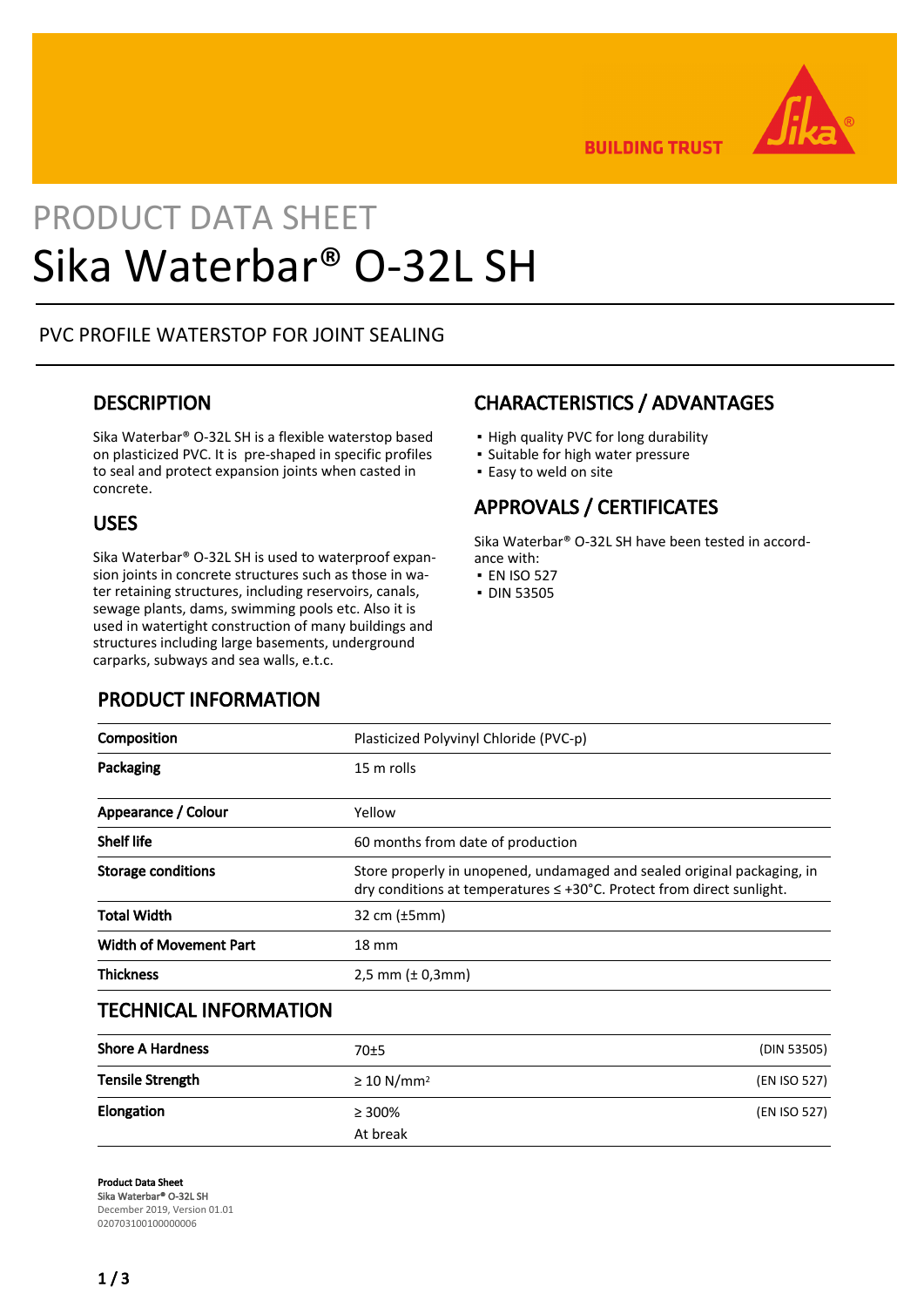Service Temperature  $-35^{\circ}$ C to +55°C

### SYSTEMS

#### System Structure



Centrally placed Waterbar, suitable for construction joints. Installation in the centre of concrete structures. Easy anchoring of Sika Waterbar® O-32L SH to reinforcement with special fixing clips (5 pieces per m). Junction / Jointing Pieces: For welding waterbar pieces and cuts on site, special equipment is supplied.

### APPLICATION INSTRUCTIONS

### APPLICATION METHOD / TOOLS

Installation is performed in the centre of concrete structures. Easy anchoring of Sika Waterbar® O-32L SH to reinforcement with special fixing clips (5 pieces per m').

Welding:

Sika Waterbar® O-32L SH are made from thermoplastic PVC, and can therefore be heat welded easily. Secure the ends into Sika® Waterbar Welding Forms (available for every type) and heat them with Sika® Waterbar Splicing Iron Type 127 ή 126, until an even, molten bead of PVC appears. The welding equipment is then removed and the molten ends pressed firmly together immediately.

The welding temperature is  $\sim$  +200°C.

## IMPORTANT CONSIDERATIONS

In situations with negative water pressure surface waterbars cannot be used.

## BASIS OF PRODUCT DATA

All technical data stated in this Product Data Sheet are based on laboratory tests. Actual measured data may vary due to circumstances beyond our control.

## LOCAL RESTRICTIONS

Please note that as a result of specific local regulations the performance of this product may vary from country to country. Please consult the local Product Data Sheet for the exact description of the application fields.

# ECOLOGY, HEALTH AND SAFETY

This product is an article as defined in article 3 of regulation (EC) No 1907/2006 (REACH). It contains no substances which are intended to be released from the article under normal or reasonably foreseeable conditions of use. A safety data sheed following article 31 of the same regulation is not needed to bring the product to the market, to transport or to use it. For safe use follow the instructions given in this product data sheet. Based on our current knowledge, this product does not contain SVHC (substances of very high concern) as listed in Annex XIV of the REACH regulation or on the candidate list published by the European Chemicals Agency in concentrations above  $0.1\%$  (w/w).

## LEGAL NOTES

The information, and, in particular, the recommendations relating to the application and end-use of Sika products, are given in good faith based on Sika's current knowledge and experience of the products when properly stored, handled and applied under normal

**BUILDING TRUST** 

Product Data Sheet Sika Waterbar® 0-32L SH December 2019, Version 01.01 020703100100000006